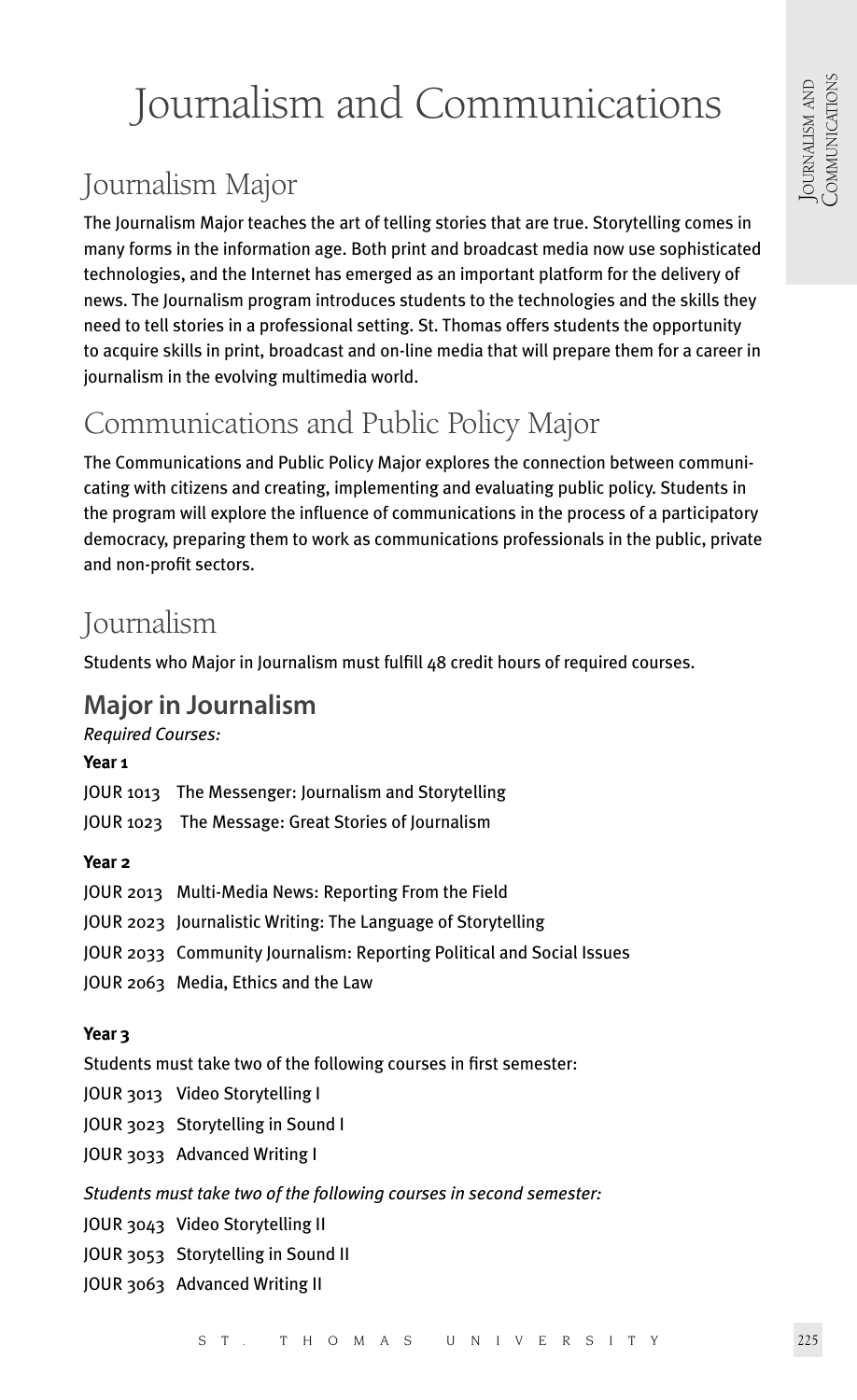#### **Year 4**

JOUR 4006 The New Journalism: Storytelling in the Wired World

JOUR 4016 The Newsroom: Reporting for the Web

Students majoring in Journalism may choose from the following electives, which are not requirements for graduation:

JOUR 2043 Photojournalism

JOUR 2053 Understanding Television News

Students in the BA with a Major in Journalism must also fulfill a 6 credit hour Canadian Studies requirement, which may include the following courses or other courses approved by the program director:

POLS 1013 The Study of Politics

- POLS 2103 Canadian Constitutional Politics
- POLS 2113 Contemporary Issues in Canadian Politics
- POLS 3103 Political Parties and Elections in Canada
- POLS 3113 Canadian Federalism: Theory and Practice
- POLS 3123 The Canadian Constitution: Federalism
- POLS 3133 The Canadian Constitution: The Charter of Rights and Freedoms
- POLS 3203 Canadian Provincial Government and Politics

#### **JOUR-1013. The Messenger: Journalism and Storytelling**

Journalism is the art of storytelling. This course will explore the nature of stories, the ways journalists tell stories, and the role these storytellers play in open and closed societies.

#### **JOUR-1023. The Message: Great Stories of Journalism**

This course will introduce students to a range of works of print and broadcast Journalism to allow them to understand the scope, purpose, and influence of stories in the journalistic tradition. Students will respond to these works in writing and post their responses in an online discussion forum.

#### **JOUR-2013. Multi-Media News: Reporting From the Field**

This course will introduce students to multi-media storytelling and the collection of video, still photographs and sound, and how all these elements can be used in storytelling. The course will introduce students to the technology used in the collection of material and editing software used to create stories. Enrolment is normally restricted to students admitted to the Major in Journalism.

#### **JOUR-2023. Journalistic Writing: the Language of Storytelling**

This course will introduce students to storytelling in Journalism through an intensive program of writing instruction and workshops. Students will write news and feature stories, read and respond to literary non-fiction writing. They will develop stories through the process of generating ideas, conducting research, editing, and rewriting. Prerequisites: JOUR 1013, 1023.

#### **JOUR-2033. Community Journalism: Reporting Political and Social Issues**

This course is the foundation reporting course for Journalism at St. Thomas. All stories of Journalism contain some relation to political and social issues in our communities. This course is designed to immerse students in current events, which they will be required to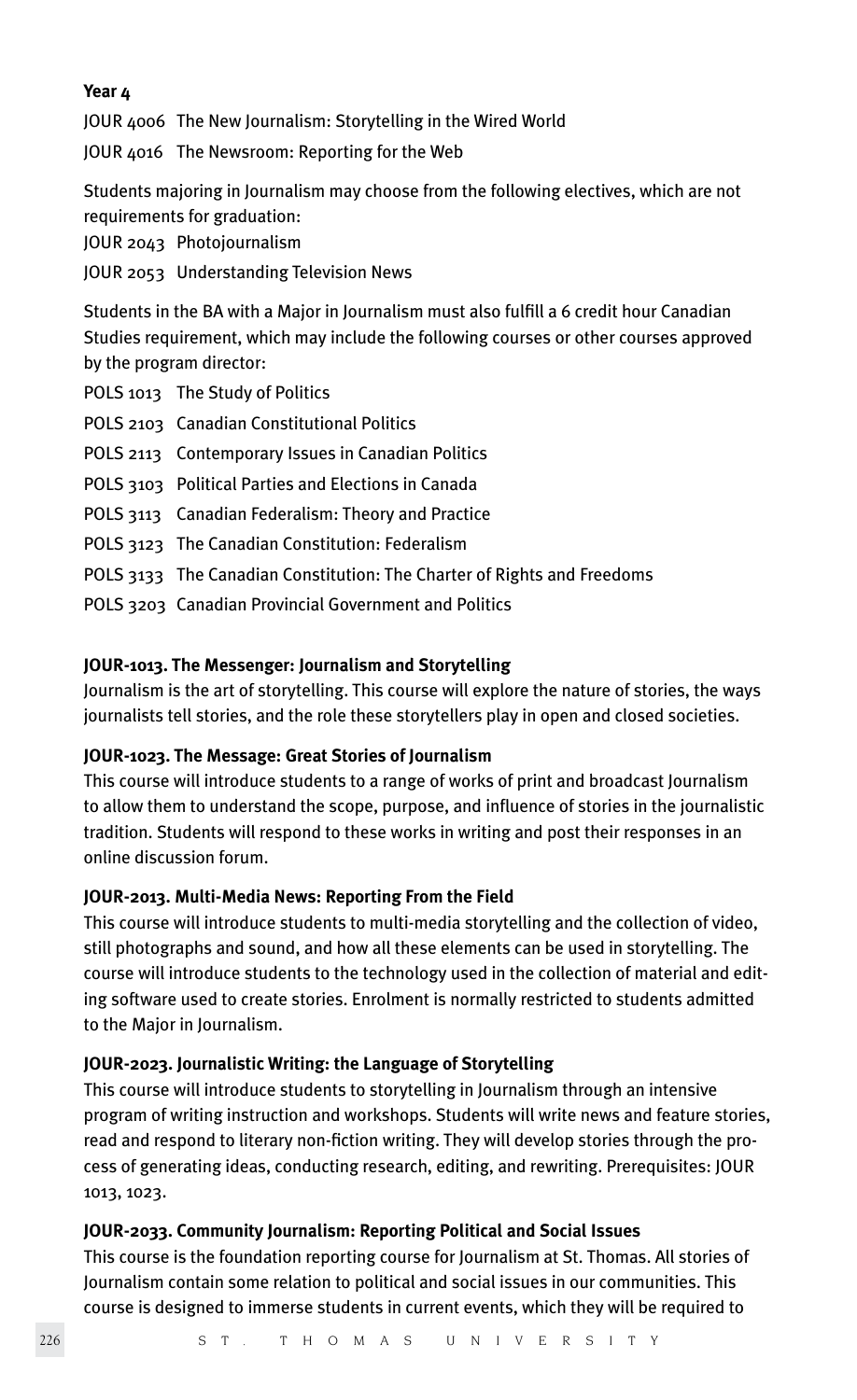place in a broader historical context. Topics include finding and focusing story ideas in the community, exploring how journalists report on the agenda of governments and social groups, and how journalists set their own agendas. The class will require students to attend and report on public events in the community. Enrolment is normally restricted to students admitted to the Major in Journalism in accordance with procedures outlined in Section One, Part F of the University's calendar.

#### **JOUR-2063. Media, Ethics and the Law**

This course will introduce students to the freedoms and responsibilities of journalists in Canada. Topics include press freedom and the Canadian Charter of Rights and Freedoms, publication bans, defamation, confidentiality of sources, investigative reporting and the law. Students will be introduced to the fundamentals of court reporting. Prerequisite: JOUR 2023.

#### **JOUR-3013. Video Storytelling I**

This course explores storytelling with video, focusing on story structure, writing to pictures and editing. Prerequisite: JOUR 2013.

#### **JOUR-3023. Storytelling in Sound I**

This course explores story telling with sound, focusing on story structure, telling stories with sounds and editing. Prerequisite: JOUR 2013.

#### **JOUR-3033. Advanced Writing I**

This course explores news writing for the web, the integration of multi-media in stories, with a focus on daily news reporting. Prerequisite: JOUR 2013.

#### **JOUR-3043. Video Storytelling II**

This course explores long form storytelling with video, focusing on story structure, writing to pictures and editing. Prerequisite: JOUR 3013.

#### **JOUR-3053. Storytelling in Sound II**

This course explores long form storytelling with sound, focusing on story structure, telling stories with sounds, and editing. Prerequisite: JOUR 3023.

#### **JOUR-3063. Advanced Writing II**

This course explores long form storytelling on the web, focusing on advanced reporting, story structure and the integration of multi-media in stories. Prerequisite: JOUR 3033.

#### **JOUR-4006. The New Journalism: Storytelling in the Wired World**

This course will explore the role of journalism in society, both in historical contexts and current affairs. It will examine the decline of traditional media institutions and the rise of new media on the internet. What is the future for journalism in the world of instant communication? How can we make stories matter? Prerequisites: JOUR 3043, 3053, 3063.

#### **JOUR-4016. The Newsroom: Reporting for the Web**

This capstone course will require students to produce an internet news site called the NB Beacon throughout the academic year. Students will produce stories and act as editors and producers for the news site. The course will also focus on advanced reporting, investigative reporting and research methods. Prerequisites: JOUR 3043, 3053, 3063.

### **Major in Communications and Public Policy**

Students will be required to complete 36 credit hours of Communications and Public Policy (COPP) courses and 24 credit hours of courses in one of five Focus Areas. These Focus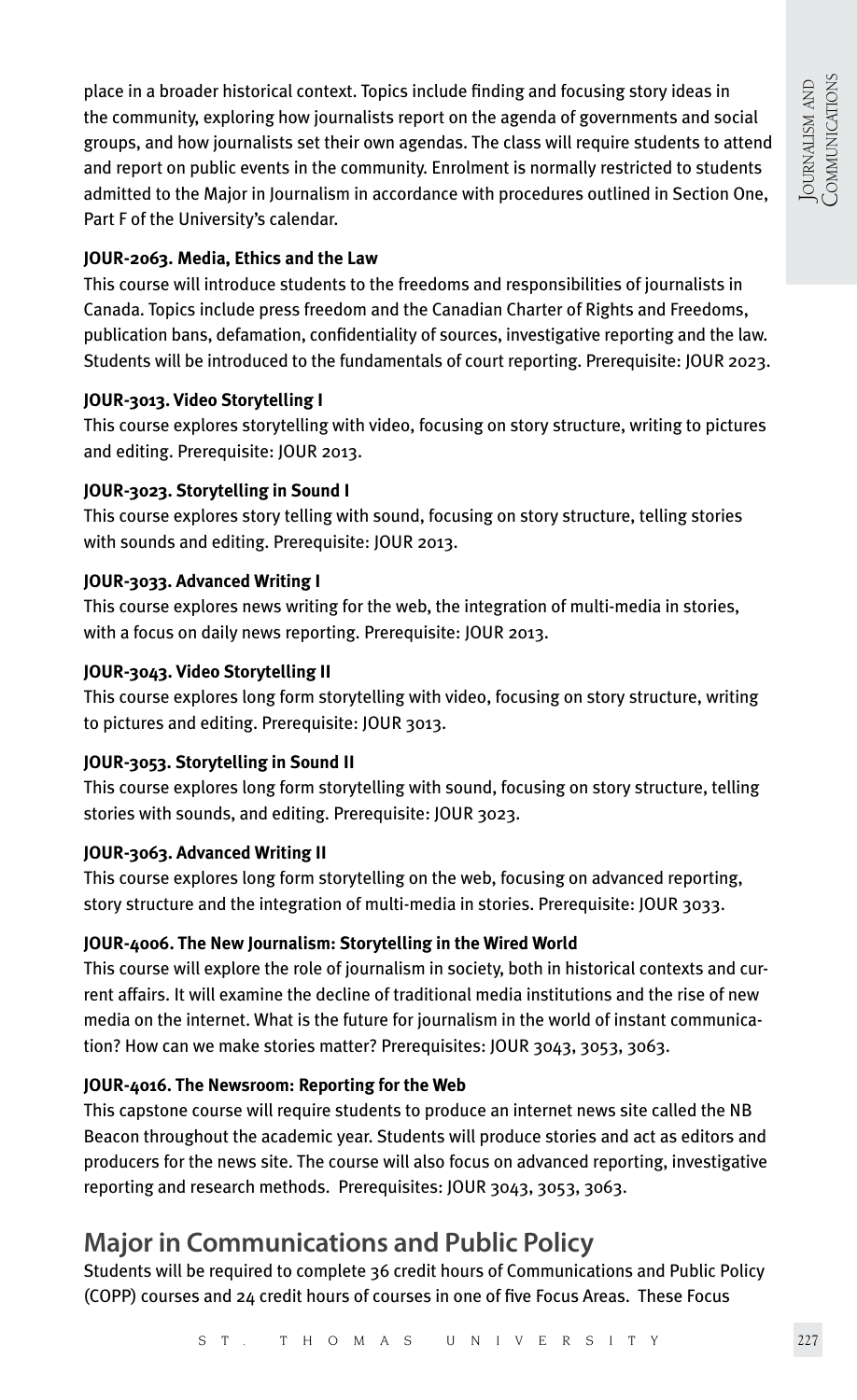Areas are: Politics and Governance; Law and Justice; Social Policy and Social Justice; Science, Technology, and the Environment; and International Relations. The courses to support these Focus Areas are drawn from a variety of disciplines at St. Thomas University, ensuring that students participate in the breadth and depth of the liberals arts experience. Normally, students will choose a Focus Area during the winter semester of the first year in the program and will begin assembling the courses in their Focus Area during the fall semester of second year.

The program encourages as many of its graduates as possible to be able to work in both English and French and will provide opportunities for bilingual students and students graduating from French immersion programs to continue their studies in both languages. All students entering the program will be encouraged to complete the Certificate in French Language Proficiency offered by the St. Thomas University French Department. The two core 4000-level courses – a public policy case studies course and an internship course – will be designed to offer students the opportunity to complete course work (and internships) in English and French.

In their fourth year, students will complete a mandatory rigorously supervised internship course that will require all students to gain valuable professional experience before graduation.

Part One – Core Courses and Electives

Students must complete 36 credit hours in Communications and Public Policy Courses, including the core courses listed below.

**Year 1** *Semester 1* COPP 1013 Introduction to Communications *Semester 2* COPP 1023 Introduction to Policy Studies **Year 2** *Semester 1* COPP 2013 Fundamentals of Writing *Semester 2* COPP 2023 Policy Making in the Information Age COPP 2033 Research Methods **Year 3** *Semester 1* COPP 3013 Rhetoric COPP 3023 Ethics and Social Responsibility *Semester 2* COPP 3033 Public Policy and the Media **Year 4** *Semesters 1 and 2* COPP 4006 Case Studies in Public Policy COPP 4016 Internship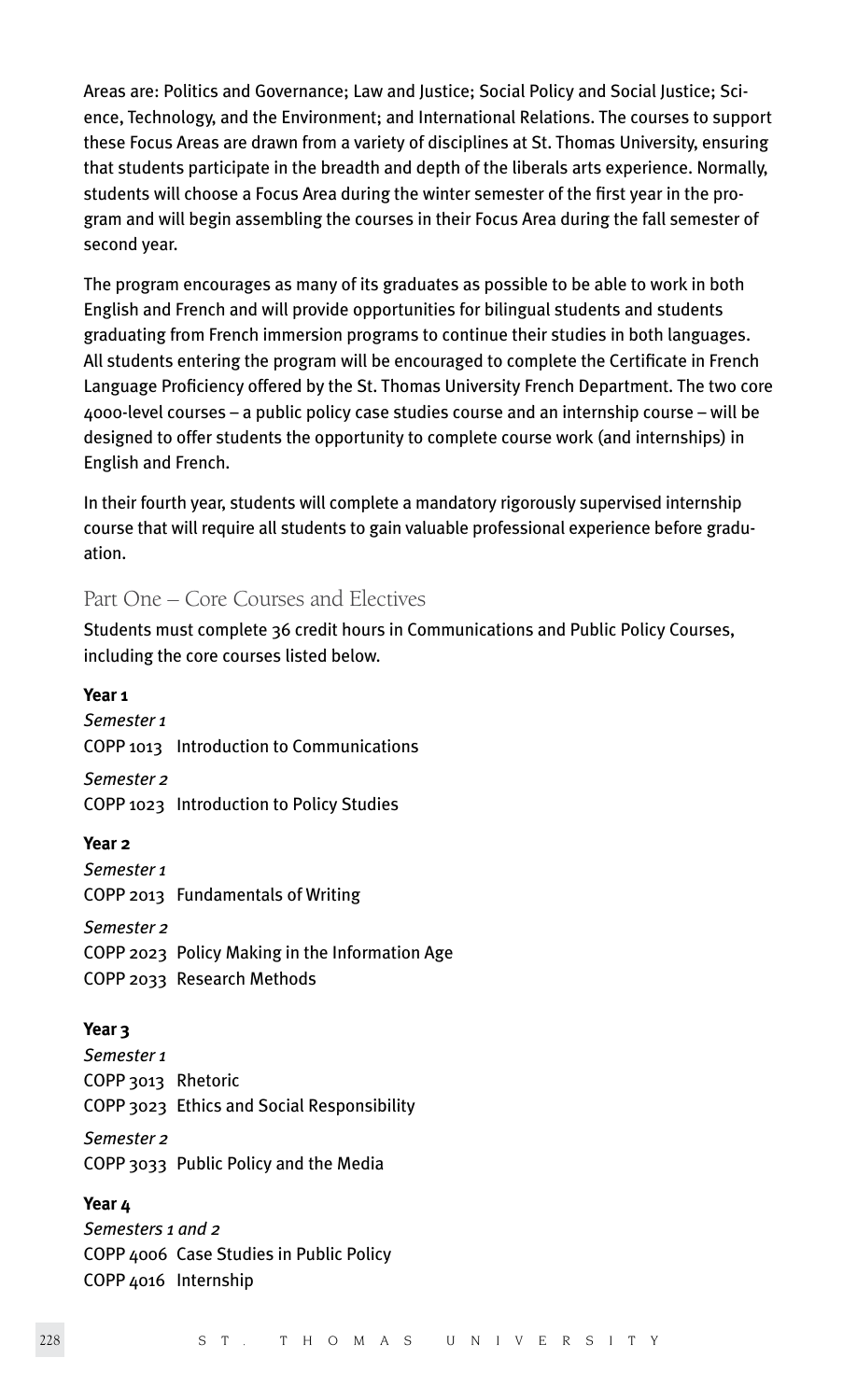#### Part Two – Focus Areas

To complete the Focus Areas requirement, students must complete 24 credit hours in one of the five following areas:

- 1. Science, Technology, and the Environment
- 2. Social Policy and Social Justice
- 3. Politics and Governance
- 4. Law and Justice
- 5. International Relations

#### **Suggested Courses**

Please note that these lists are subject to change and modifications and that all courses are not offered every academic year. Additional courses not on these lists may be approved by the Director of Journalism and Communications upon request from a student.

#### **1. Science, Technology and the Environment**

- ECON 3323 Environmental Economics
- ENVS 1013 Intro to Environmental Problems
- ENVS 2023 Intro to Perspectives on the Environment
- ENVS 3013 Environmental Policy
- ENVS 3023 Environmental Praxis
- NATI 2233 Natural Resources and First Nations of the Maritimes
- NATI 3223 Native Environmental Ethics and Ecology
- SOCI 2213 Society and Ecology
- STS 1003 Science, Technology, and Society 1
- STS 2103 Science, Technology and Society 2
- STS 2123 Food, Science & Sustainability
- STS 2303 Natural Disasters
- STS 2313 Energy and Society
- STS 2403 Science, Technology, and War
- STS 2413 Science, Technology and Innovation
- STS 2503 History of Disease
- STS 2603 Animals: Rights, consciousness and experimentation
- STS 2903 The Politics of Science
- STS 3803 Space Exploration

#### **2. Social Policy and Social Justice**

- CRIM 2743 Social Protest in Canada
- CRIM 4123 Peacemaking Criminology and Restorative Justice
- ECON 2203 Community Economic Development
- ECON 2403 Economics of Poverty
- ECON 4323 Social Policy: Current Issues and Global Contexts
- GERO 2013 Introduction to Gerontology
- GERO 2023 Multidisciplinary Issues in Aging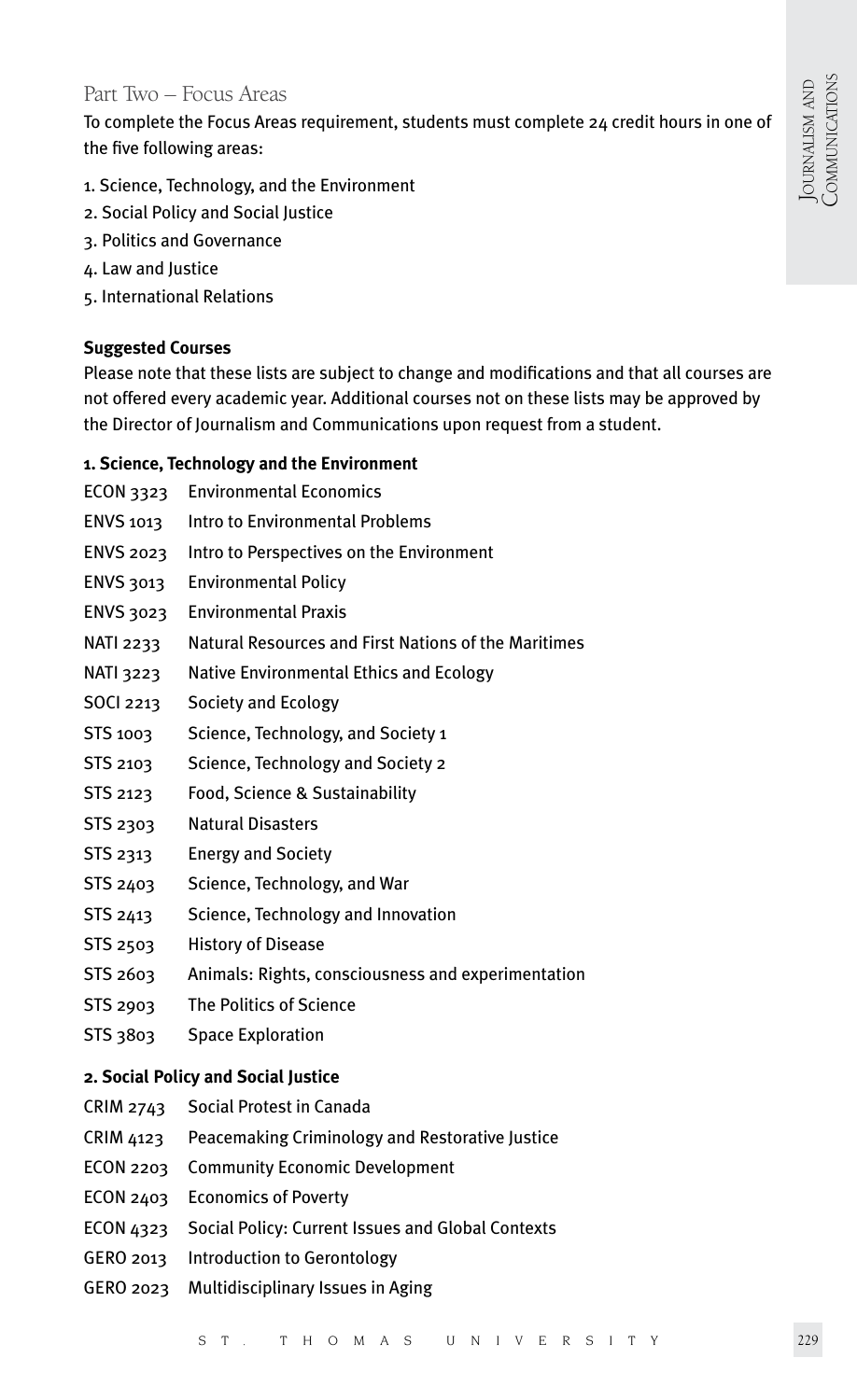- GERO 3023 Aging and Health
- GERO 3733 Social Work and Aging
- HMRT 1006 Introduction to Human Rights
- HMRT 3013 Codes and Commissions
- HMRT 3063 Humanitarian Law and Human Rights
- HMRT 3113 The Charter
- HMRT 3123 International Human Rights
- HMRT 3133 Human Rights and Non-Governmental Organizations
- HMRT 3506 Human Right in International Relations and Foreign Policy
- HMRT 3803 Child and Youth Rights
- NATI 3313 Contemporary Issues in Native/Non-Native Relations
- NATI 3623 Native Education and Colonization
- NATI 3803 Indigenous Cultures and Immigrant Ethnic Minorities
- NATI 3813 Native Cultural Identity and Cultural Survival
- NATI 3843 Suicide and Indigenous Peoples
- NATI 3853 Alcohol, Drugs, and Indigenous People
- NATI 3863 Indian Public Health
- SOCI 2106 Canadian Society
- SOCI 2416 Inequality in Society
- SOCI 2423 Social Problems 1 Sociological Perspectives
- SOCI 2433 Social Problems 2 Canadian Social Problems
- SOCI 2443 Race and Ethnic Relations
- SOCI 2523 Sociology of Aging
- SOCI 3123 Social Movements
- SOCI 3413 Employment Equity Policy and Gender Inequality at Work

#### **3. Politics and Governance**

- ECON 1006 Introduction to Economics
- ECON 2403 Economics of Poverty
- ECON 2153 Political Economy
- ECON 3433 Economics of Government
- ECON 3443 New Brunswick Economy
- ECON 3453 Labour Economics
- NATI 3703 Indigenous and Western Economics and the Idea of Development
- POLS 1103 Canadian Government
- POLS 2103 Canadian Constitutional Politics
- POLS 2113 Contemporary Issues in Canadian Politics
- POLS 3103 Political Parties and Elections in Canada
- POLS 3113 Canadian Federalism: Theory and Practice
- POLS 3123 The Canadian Constitution: Federalism
- POLS 3133 The Canadian Constitution: The Charter of Rights and Freedoms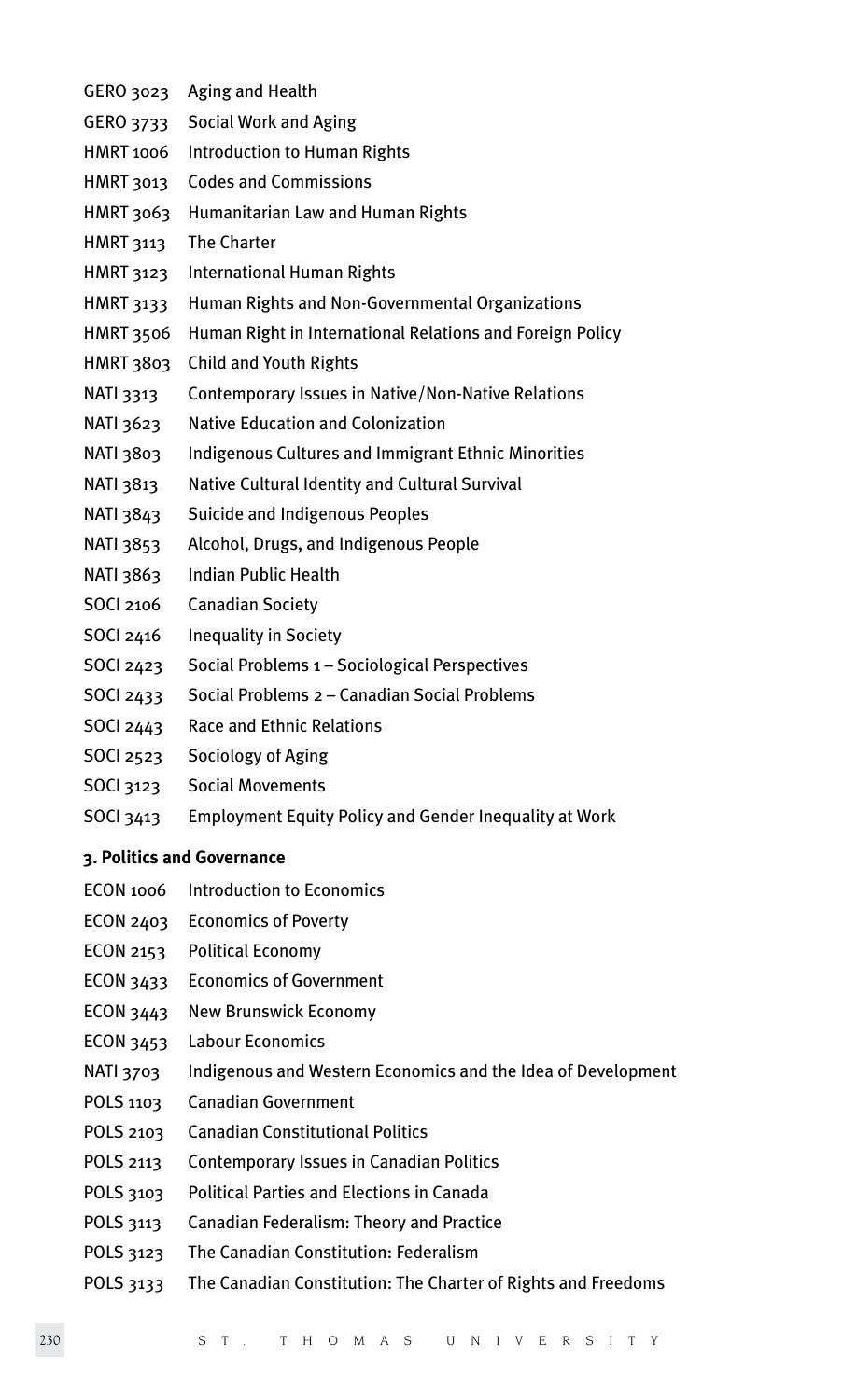- POLS 3213 Media and Politics in Canada
- POLS 3223 Themes and Problems in Contemporary New Brunswick Politics
- POLS 4103 Seminar in Canadian Government and Politics
- POLS 3333 Introduction to Political Economy
- SOCI 2106 Canadian Society
- SOCI 2323 Sociology for Cyborgs
- SOCI 2513 Communications
- SOCI 3123 Social Movements
- SOCI 3163 Development Issues
- SOCI 3693 Discourse and Society
- SOCI 3163 Development Issues
- SOCI 3413 Employment Equity Policy and Gender Inequality at Work
- STS 2903 The Politics of Science

#### **4. Law and Justice**

- CRIM 1006 Introduction to Criminology and Criminal Justice
- CRIM 2123 Criminal Law
- CRIM 2223 Young Offenders and Juvenile Justice
- CRIM 2233 Police and the Canadian Community
- CRIM 2243 Corrections
- CRIM 2263 Children and Youth-at-Risk
- CRIM 2943 Victimology
- CRIM 3123 Contemporary Issues in Criminal Justice
- CRIM 3143 Charter of Rights and Criminal Justice
- CRIM 3243 Advanced Criminal Law
- CRIM 3283 Crime Prevention
- CRIM 3803 Child and Youth Rights
- CRIM 3843 Corporate Crime and Corporate Regulations
- CRIM 4133 International and Comparative Criminal Justice
- CRIM 4153 Advanced Studies in Youth Justice Policy
- CRIM 4403 Feminist Legal Studies
- CRJS 3003 Government and the Criminal Justice System
- ECON 2423 Political Economy of Crime
- HMRT 1006 Introduction to Human Rights
- HMRT 3013 Codes and Commissions
- HMRT 3063 Humanitarian Law and Human Rights
- HMRT 3113 The Charter
- HMRT 3123 International Human Rights
- HMRT 3133 Human Rights and Non-Governmental Organizations
- HMRT 3506 Human Right in International Relations and Foreign Policy
- HMRT 3803 Child and Youth Rights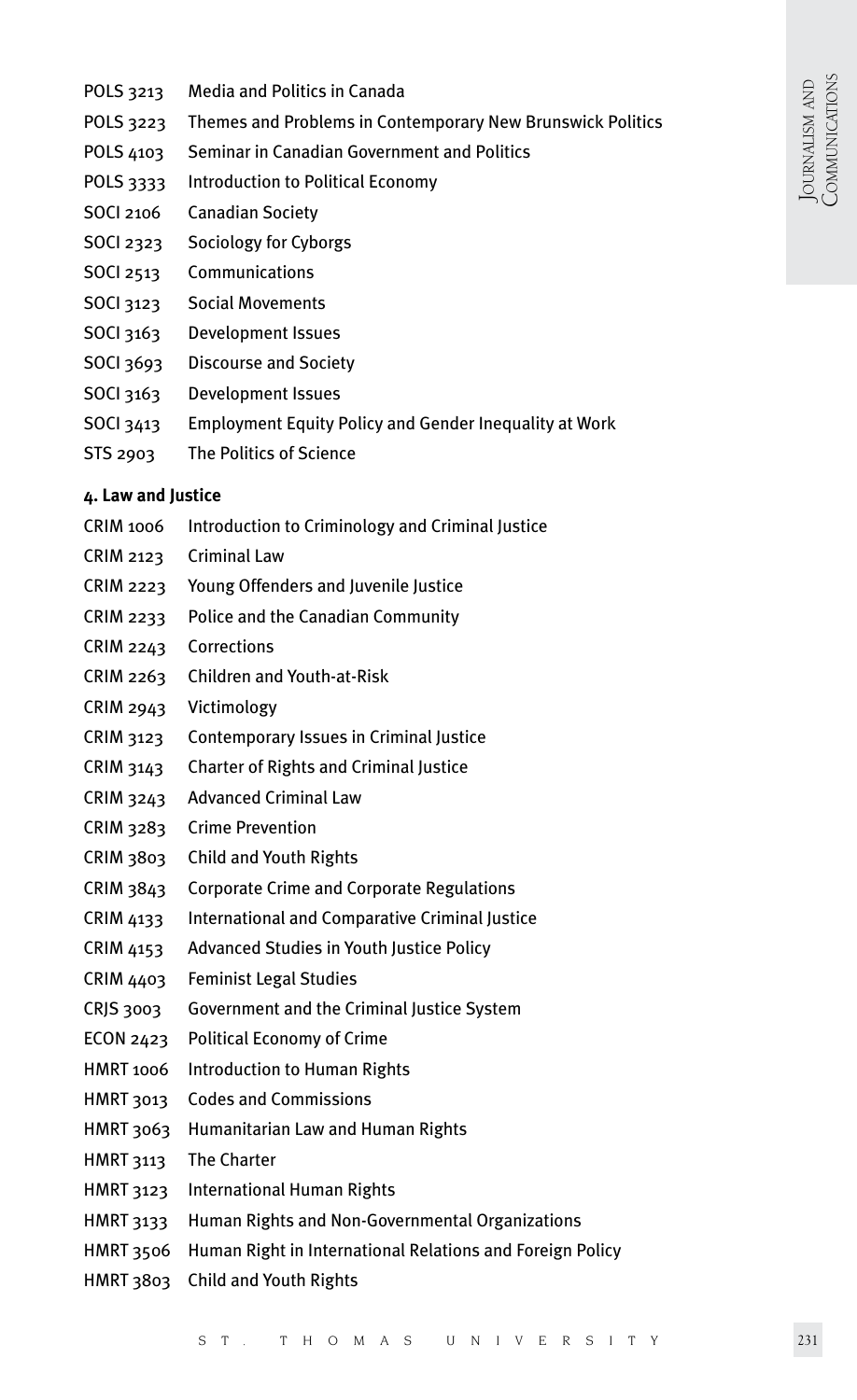- NATI 3903 Native People and the Law 1
- NATI 3913 Native People and the Law 2
- NATI 3923 Aboriginal Rights: The Land Question
- SOCI 2313 Deviance
- SOCI 2343 Surveillance Society
- SOCI 3313 Sociology of Law
- SOCI 3323 Sociology of Women and Law
- SOCI 3333 Social Control and Social Justice

#### **5. International Relations**

- CRIM 3643 Terrorism
- CRIM 4133 International and Comparative Criminal Justice
- ECON 3343 Banking and International Finance
- HMRT 3123 International Human Rights
- HMRT 3506 Human Rights in International Relations and Foreign Policy
- POLS 2303 Comparative Politics of the Developed World
- POLS 2313 Comparative Politics of the Developing Areas
- POLS 3303 US Government and Politics
- POLS 3323 Political Leadership: Local, National, and Global
- POLS 3413 The European Union and Europe
- POLS 3423 Politics & Society in Russia and Eurasia
- POLS 2603 Political and Economic Integration in the Americas
- POLS 2613 International Relations I
- POLS 2623 International Relations II
- POLS 3313 US Foreign Policy
- POLS 3503 Human Rights in International Relations and Foreign Policy
- POLS 3513 Canadian Perspective on International Law
- POLS 3523 International Relations in the Asia Pacific Region
- POLS 3533 Canadian Foreign Policy
- POLS 3603 The United Nations
- POLS 3613 Model United Nations
- POLS 4603 Seminar in International Relations
- SOCI 3153 Sociology of War
- SOCI 3163 Development Issues

#### **COPP 1013. Introduction to Communications**

This course introduces students to the history and evolution of the communications profession, with particular emphasis on communications in the public policy sphere, from the pioneers who sold ideas on behalf of their clients, to the modern world of two-way communications with the public through the internet and social media tools. The course will explore how this evolution is changing the way governments, politicians, non-governmental organizations, citizens groups and corporations interact with the public.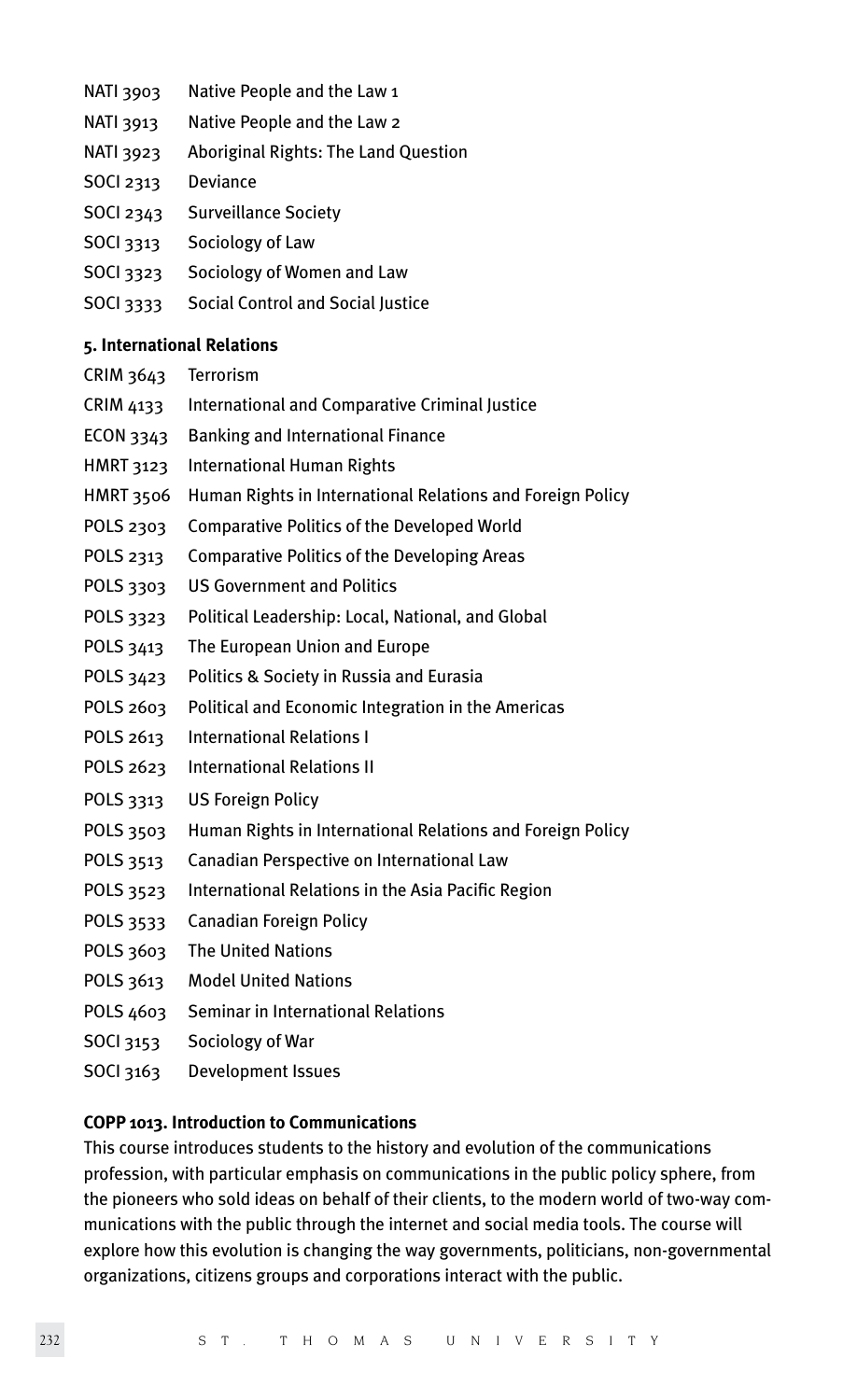#### **COPP 1023. Introduction to Policy Studies**

This course introduces students to the policy making process, how policies are researched, drafted, legislated, and communicated. The course will also explore how non-governmental organizations, citizens groups and corporations influence public policy.

#### **COPP 2013. Fundamentals of Writing**

Communicating public policy requires clear and effective writing at every stage in the process. This is a foundational writing course that will help students learn to express themselves in clear, compelling language. Prerequisites: COPP 1013, COPP 1023

#### **COPP 2023 Policy Making in the Information Age**

This course will explore how social media and internet tools are transforming the world of communications and public policy. The course will explore cases around the world where social media and the access to information on the internet is influencing public policy and the political process. Prerequisite: COPP 2013

#### **COPP 2033. Research Methods**

This course will introduce students to the methods for gathering and analyzing data through interviews, surveys, focus groups, content analysis, and polls and how this information can be applied to public policy initiatives and planning an accompanying communications strategy. Prerequisite: COPP 2013

#### **COPP 3013. Rhetoric**

This course builds on the skills developed in the Fundamentals of Writing course and applies them to rhetoric, speech writing and debating. Students will read ancient and modern speeches, historical writings on rhetoric and explore the influence of persuasive writing on public affairs. Prerequisites: COPP 2013, COPP 2023, COPP 2033.

#### **COPP 3023. Ethics and Social Responsibility**

This course explores the ethical challenges that arise while communicating public policy issues for an organization in the public or private sector. The course will allow students to develop a code of ethics for a communications professional. Prerequisites: COPP 2013, COPP 2023, COPP 2033.

#### **COPP 3033. Public Policy and the Media**

This course will explore how public policies are reported in various forms of media and how communications planning can influence the success or failure of these initiatives. The course will examine communications planning and media relations strategies such as proactive and reactive methods of representing an organization in the media. Prerequisites: COPP 2013, COPP 2023, COPP 2033.

#### **COPP 4006. Case Studies in Public Policy**

The capstone case study course will require students to spend the fall semester surveying scholarly literature on public policy analysis (regarding policy development, design and implementation) and the winter semester applying this research as they write two case studies that will require students to synthesize the issues encountered in their Focus Areas with their studies in Communications. Course work can be presented in English and French. Prerequisites: COPP 3013, COPP 3023, COPP 3033.

#### **COPP 4016. Internship**

Students will complete two supervised professional unpaid internships in a professional communications agency, non-profit organization, or government office and will complete a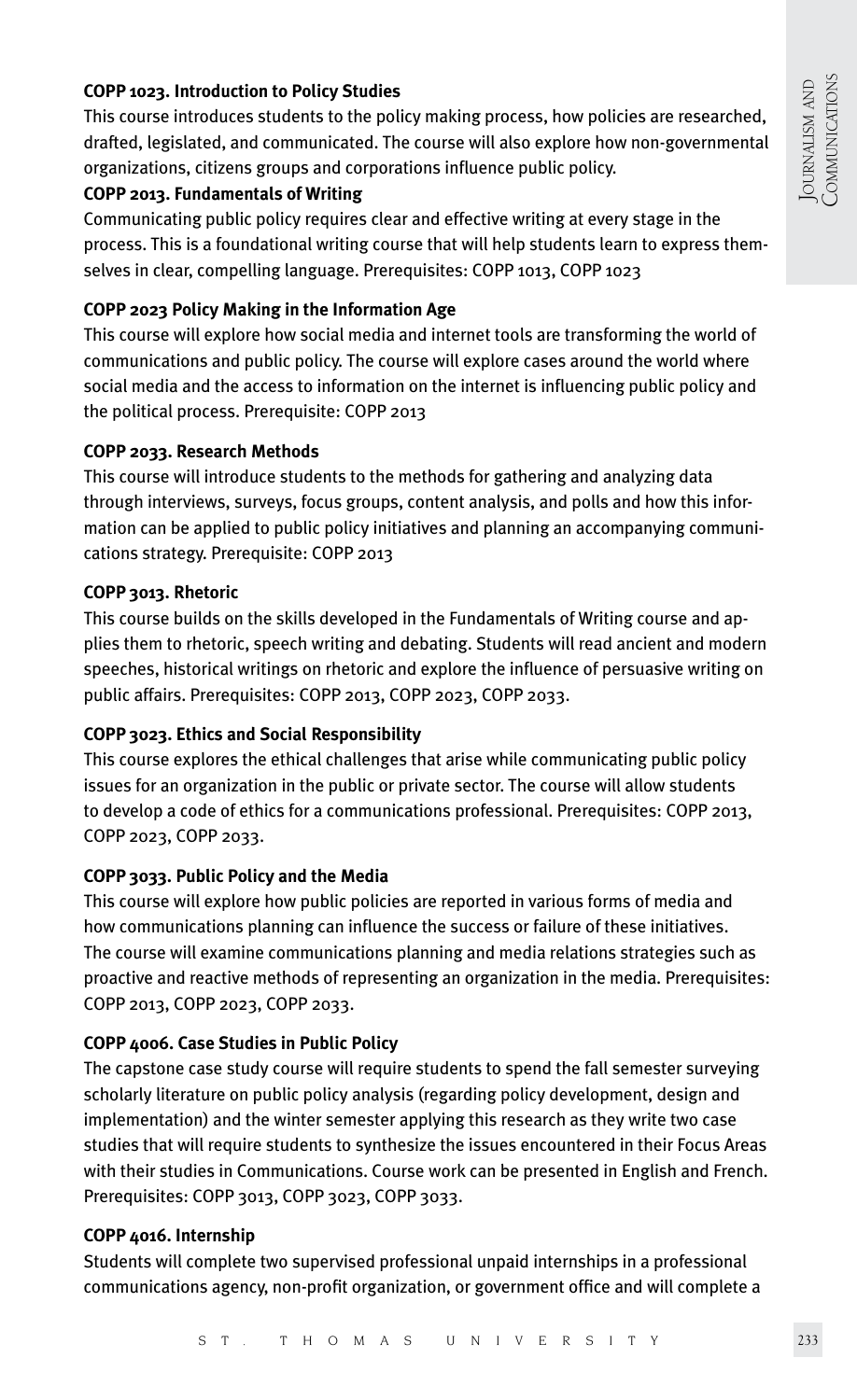detailed exit report. Where possible, students will have the opportunity to pursue internships that require them to work in French or in a bilingual office. Prerequisites: COPP 3013, COPP 3023, COPP 3033.

### **Communications Major**

Students who wish to pursue an Interdisciplinary Major in Communications Studies must take 6 credit hours of Communications and Public Policy (COPP) courses above the 1000-level as well as the following required courses:

- JOUR 1013 The Messenger: Journalism and Storytelling
- JOUR 1023 The Message: Great Stories of Journalism
- JOUR 2023 Journalistic Writing: The Language of Storytelling

#### **COMM-2013. Edward L. Bernays and the Manufacturing of Public Opinion**

The course will explore the birth of modern public relations in North America, with particular attention to the innovative work of Edward L. Bernays (1891-1995). Bernays was a social scientist who studied the way the public processes information and forms opinions. The communications strategies he developed, from the media event to the message track, are still in use today. This is the foundation course for students pursuing an Interdisciplinary Major in Communications. Prerequisites: JOUR 1013, JOUR 1023.

#### **COMM-2033. Reaching the Public: Fundamental Skills in Strategic Communications**

This course introduces students to the essential skills of the communications industry, with a particular emphasis on writing. Students learn the importance of writing skills in developing and executing communications plans, which may include a number of formats, such as news releases, backgrounders for new conferences, political speeches and other information-driven events. Students will interpret and learn to communicate research data, including polling results and other measures of public opinion. Students will also explore the ethical issues involved in shaping public opinion. Prerequisite: COMM 2013.

#### **COMM-3013. The Politics of Communications**

This course explores the management of information by political organizations and in the broader public sector, including NGOs and citizens groups. Topics include the use of polling data, the development of strategic messages, the use of language to shape political campaigns and the influence of strategic communications in the modern political world, and the influence of digital technology in political communications. Prerequisites: JOUR 1013, 1023.

#### **COMM-3023. The Business of Communications**

This course will explore information management in the business and corporate worlds. Topics include the manner in which corporations respond to public issues and events, both positive and negative, and the influence of digital technology in communications and corporate communications. Prerequisites: JOUR 1013, 1023.

#### **COMM-4003. Independent Study/Internship**

This is a required capstone course that will require students majoring in Communications to either write a substantial Communications case study under the supervision of a faculty member, or complete a supervised internship with a professional Communications agency, or nongovernmental organization and complete a detailed exit report. Prerequisites: COMM 3013, 3023.